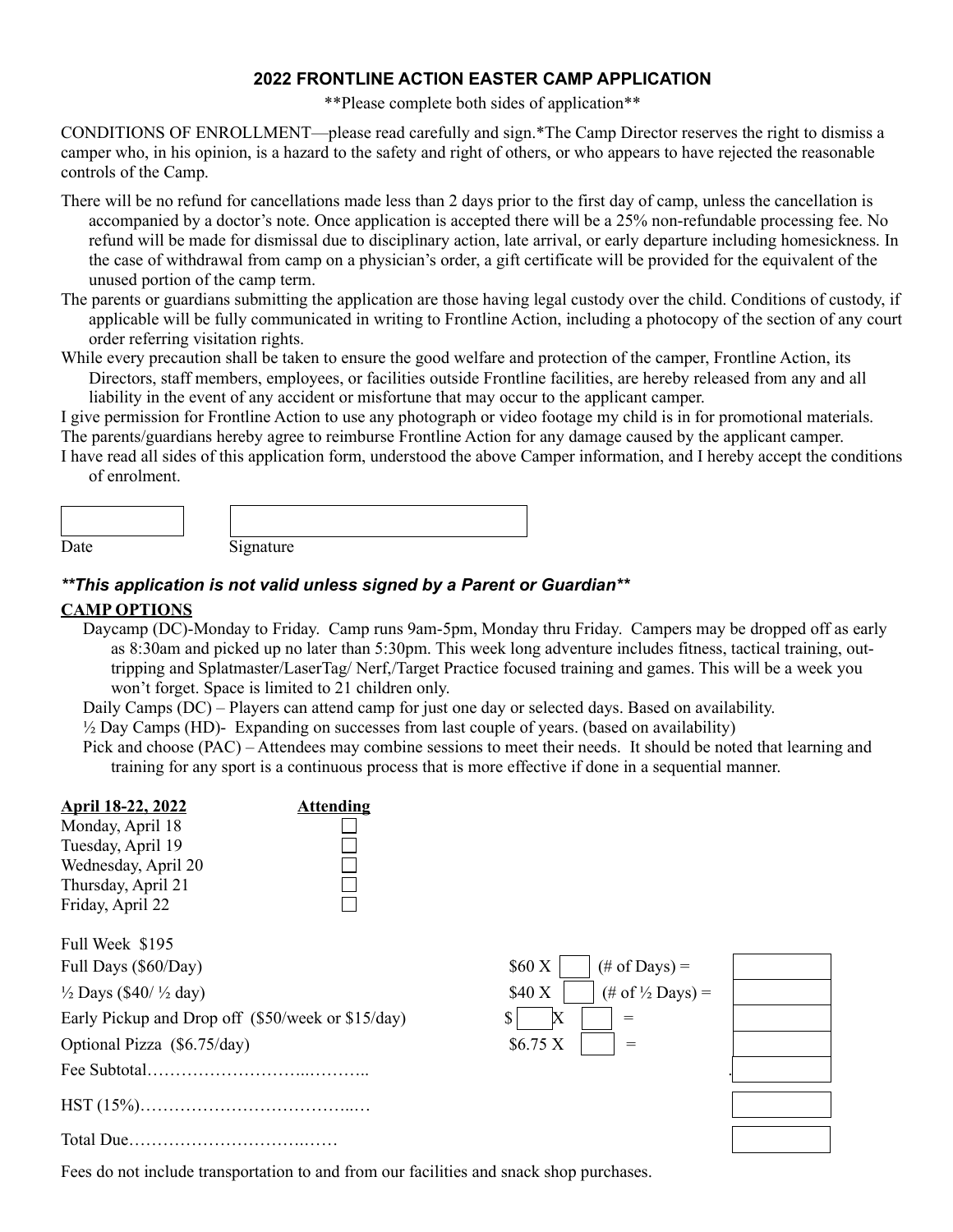# **Confirmation & Directions:**

Drop off will be 10 Pearl Place in St. John's. Upon receiving your complete Registration Form and acceptance, we will send you a receipt, directions, and a list of what to bring to the camp, with arrival and departure times.

#### **Our Contact Info:**

Ph: (709) 747-4653 Fax: (709)364-9627 Email: tdavis@frontlineaction.com Website: www.frontlineaction.com

| <b>Camper Information</b>                          |                                                                                                                                              |  |  |
|----------------------------------------------------|----------------------------------------------------------------------------------------------------------------------------------------------|--|--|
| Camper's Name:<br>First                            | Surname                                                                                                                                      |  |  |
| Address:                                           | Town:<br>Prov:                                                                                                                               |  |  |
| Postal Code:                                       | Home Phone:<br>Cell:                                                                                                                         |  |  |
| 1                                                  | (Correspondence will be sent to this address)                                                                                                |  |  |
| Gender: M F camper's Date of Birth:                | Age at Camp:<br>Month/Day/Year                                                                                                               |  |  |
| Email where correspondence can be sent:            |                                                                                                                                              |  |  |
| Where did you hear about our camps?                | Attend camps before? Yes $\Box$ No $\Box$                                                                                                    |  |  |
| Child lives with: (cheque one) $\Box$ Both Parents | $\Box$ Mother $\Box$ Father $\Box$ Guardian $\Box$ Foster Parents                                                                            |  |  |
|                                                    | <b>Parent's/Guardian Name and Business Phone Number:</b>                                                                                     |  |  |
| Parent/Guardian (Full Name):<br>Daytime Phone:     |                                                                                                                                              |  |  |
| Parent/Guardian (Full Name): [                     | Daytime Phone:                                                                                                                               |  |  |
|                                                    |                                                                                                                                              |  |  |
| Health Card Number:                                | Exp Date:                                                                                                                                    |  |  |
| 2 <sup>nd</sup> Emergency Contact:                 | Relationship:                                                                                                                                |  |  |
| Phone Number:                                      |                                                                                                                                              |  |  |
| **Please complete all sections on application**    |                                                                                                                                              |  |  |
|                                                    | We respect your privacy and never sell, rent, trade, or otherwise share personal information.                                                |  |  |
|                                                    | $\overline{a}$ , and $\overline{a}$ , and $\overline{a}$ , and $\overline{a}$ , and $\overline{a}$ , and $\overline{a}$ , and $\overline{a}$ |  |  |

All personal information received by Frontline Action is handled with strict confidentiality for the purpose of enrolling your child in camp and follow-up.

**We strive to provide a positive experience for campers of all abilities through our fun activities and caring environment. Our programs are designed to entertain and challenge children and teens, giving them the camp experience of a lifetime! Please let Tom know immediately if you have any concerns. Cell phone: 709-746-3902.**

### **Medical Information**

Family Doctor: Phone:

# **Current Medication: (if needed at the Camp)**

\*Does your child have any conditions (mental, physical or behavioural), that require medication to be dispensed at camp or that require special attention? Yes  $\Box$  No  $\Box$  Please attach a detailed note if Yes.

- \*Due to the structure of our program, Frontline Action requests that medication required throughout the year be sent with your child to camp.
- \*All medication brought to camp MUST be turned in at registration, including vitamins and Tylenol.

They must be labeled with the name of medication and directions for use.

Prescription medication MUST be in the original container with the user's name printer on label.

| <b>One on One staff support:</b> Does your child have any conditions (mental, physical, or behavioural), which requires one on |
|--------------------------------------------------------------------------------------------------------------------------------|
| one staff support? Yes $\Box$ No $\Box$ (if this is the case an assistant must accompany the child)                            |